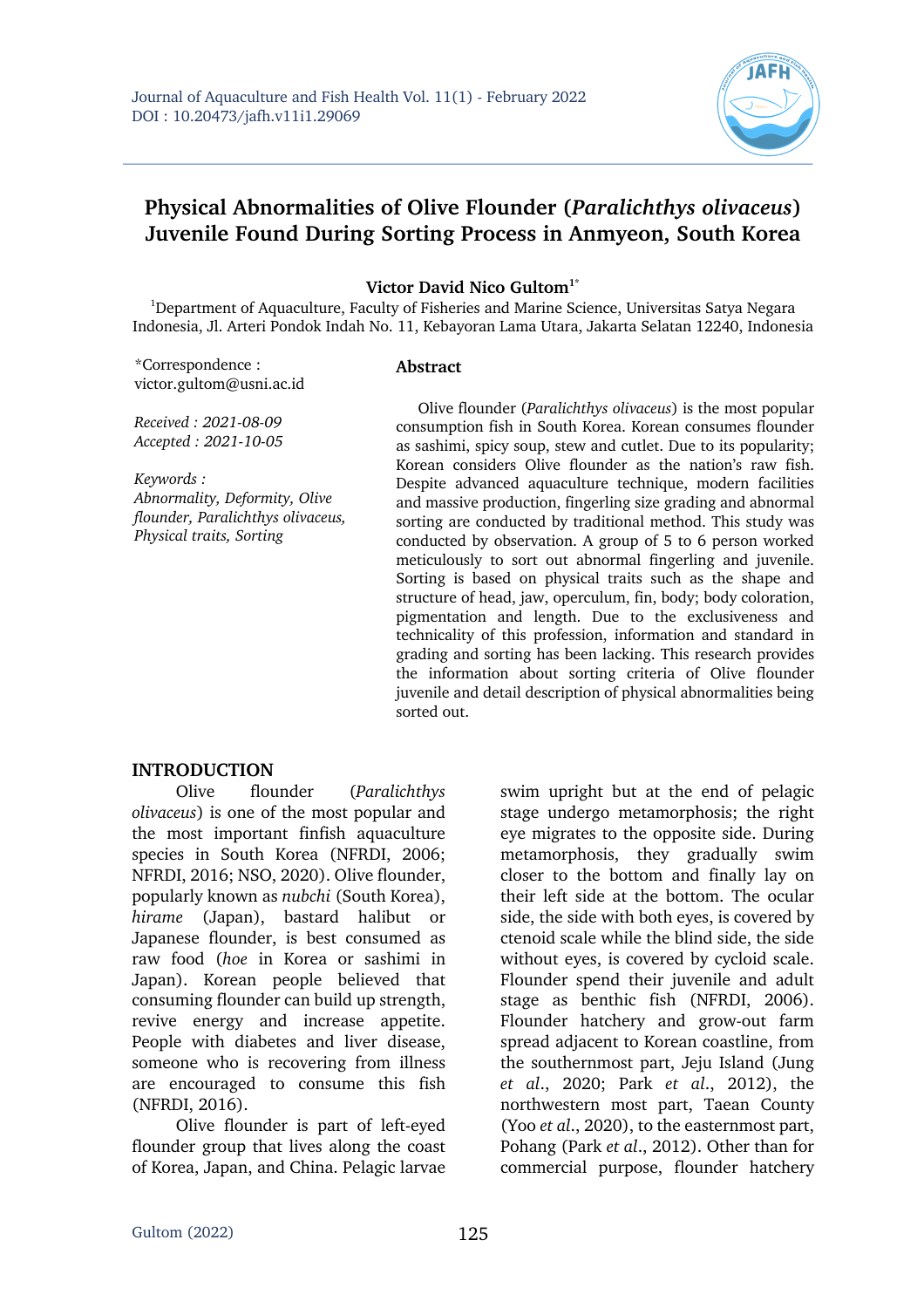raised flounder larvae for stock enhancement (Seo *et al*., 2010; Yoo *et al*., 2020).

Korean government developed two flounder strains: aquaculture strain for commercial purpose and wild strain for stock enhancement purpose. Aquaculture strain is specifically bred for consumption while wild strain is specifically bred for release to water adjacent to Korean coastline (Kang *et al*., 2011).

In 2018, capture production of flounder in South Korean reached 4.762 tonnes while in Japan reached 6.600 tonnes. South Korea produced 37.250 tonnes of flounder by aquaculture, decreased by 9.6% from previous year, compared to 2.200 tonnes of aquaculture

production by Japan. The total value of aquaculture production from both of this area is USD 513.4 million (FAO, 2020).

Olive flounder is produced at a relatively stable quantity. Olive flounder production quantity is twice bigger than Korean rockfish production quantity. In 2019, flounder aquaculture production improved up to 16.3% after it dropped 9.6% in 2018 (Table 1). The closest competitor, Korean rockfish, generated 20.348 tonnes while another flatfish, sole, only generated 3.669 tonnes. The market value of flounder aquaculture production is almost triple the market value of Korean rockfish and more than 10 times the market value of sole, another type of flatfish (NSO, 2020).

Table 1. Aquaculture finfish production in South Korea (NSO, 2020).

| Finfish type    | Parameter             | Period  |         |         |
|-----------------|-----------------------|---------|---------|---------|
|                 |                       | 2017    | 2018    | 2019    |
| Olive flounder  | Quantity <sup>a</sup> | 41.207  | 37.241  | 43.320  |
|                 | Value <sup>b</sup>    | 584.138 | 495.391 | 430.685 |
| Korean rockfish | Quantity              | 22.344  | 22.702  | 20.348  |
|                 | Value                 | 171.191 | 192.508 | 155.473 |
| Flathead mullet | Quantity              | 6.828   | 6.382   | 6.644   |
|                 | Value                 | 54.319  | 54.223  | 51.222  |
| Red seabream    | Quantity              | 6.806   | 5.103   | 5.502   |
|                 | Value                 | 77.090  | 68.102  | 60.911  |
| Sole            | Quantity              | 2.564   | 3.373   | 3.669   |
|                 | Value                 | 2.8554  | 34.651  | 37.600  |

<sup>a</sup> Quantity (tonnes)

<sup>b</sup> Value (million KRW)

One of the problems in hatcheryreared flounder is high incidence of abnormalities, sometimes can goes up to 19.1% in 50-d post hatch juvenile of Olive flounder (Sawada *et al*., 2001) and 54.9% in 130-d post hatch juvenile of Black Sea flounder (Aydin, 2012). One abnormal physical trait such as shortened upper jaw was discovered as low as 1.9% (Sawada *et al*., 2001) or as high as 55.0% (Aydin, 2012). Other than shortened upper jaws, there are other abnormal traits such as body malpigmentation, skeletal anomalies, incomplete eye migration and shortening of operculum (Sawada *et al*., 2001; Aydin, 2012; Kang *et al*., 2012).

Fish with abnormal physical traits must be sorted and removed from rearing tank. Currently, there is no technology or machine to identify and remove all those unwanted fish. In Korea, especially South Chungcheong Province, groups of highly experienced middle-aged women were employed intermittently to solve the sorting problem (H.O. Kwon, personal communication, May 3, 2018). They meticulously observe and identify abnormal fish with unwanted physical traits. Due to the scarcity of this profession and the experience involved in the sorting process, their skill is always in demand and they must work in tight schedules and travel to hatcheries that are in various counties. This condition resulted in sorting delays, especially in the spring, when demand for flounder juvenile is high. This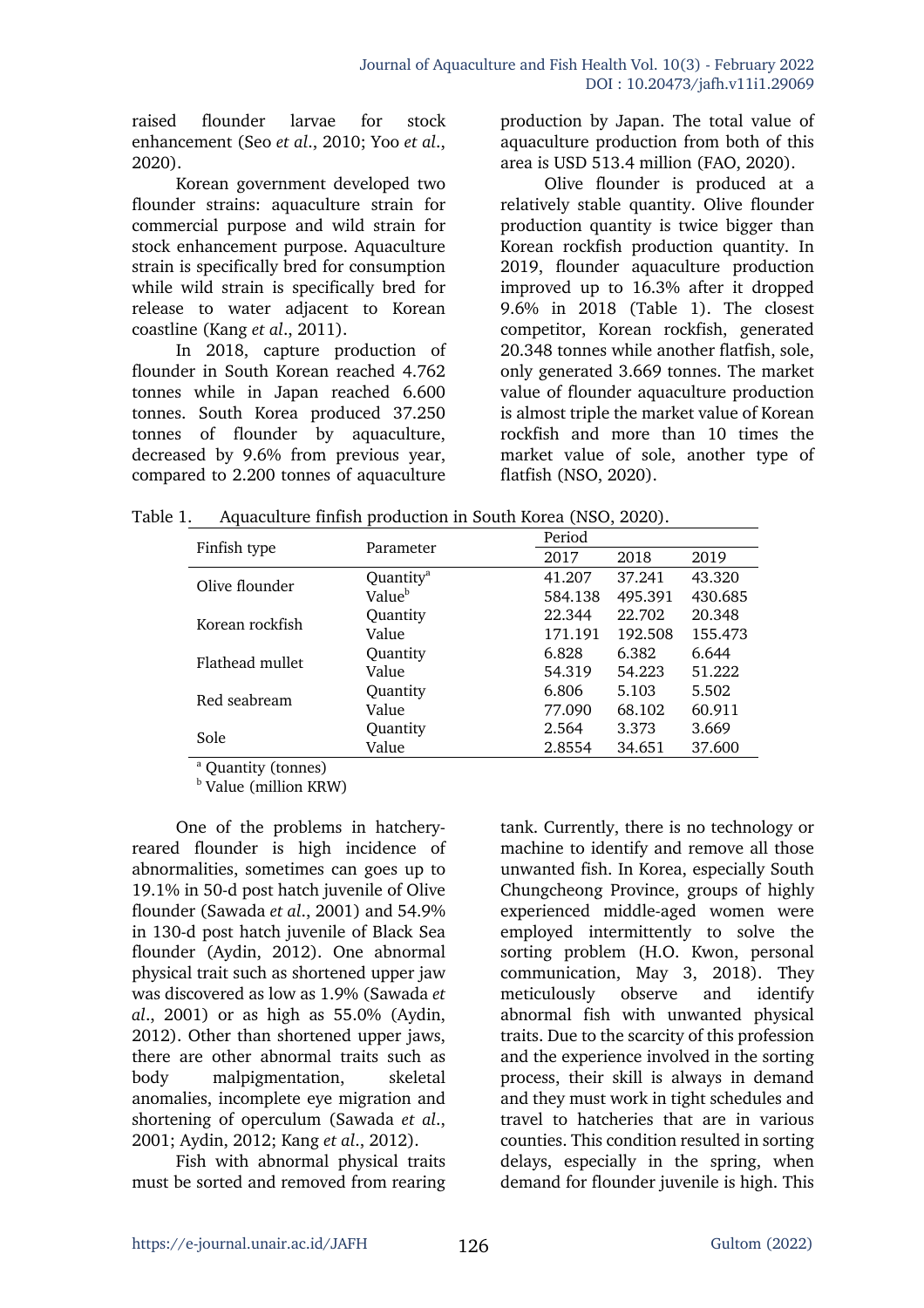paper described the process and timing of sorting in Olive flounder juvenile and provides detailed description of abnormalities and unwanted physical traits. This research can be used for inexperienced sorters as the basis for identifying unwanted physical traits in Olive flounder juveniles.

## **METHODOLOGY**

### **Place and Time**

Fertilized eggs were collected from Genetics and Breeding Research Center and were transferred to Jungang Fisheries hatchery on January 16<sup>th</sup>, 2018. Hatchery was in Anmyeon, Taean County, South Chungcheong, South Korea..

## **Research Materials**

The materials used in this experiment were Olive flounder egg, larva and juvenile, calcium hypochlorite Ca(OCl<sub>2</sub>) (Niclon 70-G, Tosoh Corporation, Japan), rotifer (feed for larva), marine *Chlorella*, and granule feed (Otohime Hirame B2, Marubeni Nisshin Feed Co. Ltd., Japan),

The equipments used in this research were PVC tank with 6 m diameter, 10 m x 10 m rectangular tank, thermostat, UV sterilizer, 5.5 mm stainless steel mesh, 14.5 mm mesh grader, and circulation pump.

## **Research Design**

The experimental design being used in this research was case study.

## **Work Procedure**

Fertilized eggs were sterilized, acclimatized before evenly distributed and incubated in PVC tanks. Water in incubation tank was gently aerated and temperature was set at 17 °C. The shape of incubation-rearing tank was circular with diameter of 6 m while water depth was set at 80 cm. Water temperature was gradually increased to 19 °C at a rate of 0.5 °C after hatching. Seawater was pretreated with pressurized sand filter, transferred to temporary reservoir tank

and treated with 50 ppm calcium hypochlorite  $Ca(OCl<sub>2</sub>)$ .

After seven days, water was transferred to final reservoir tank and sterilized with UV sterilization system. Larvae were fed with rotifer for 14 days since 1 dph (day post hatching) and artemia for 35 days since 3 dph. In order to reduce light penetration and set up green water culture, marine chlorella was added to rearing tank every four days from 0 dph to 21 dph. Larvae were fed with granule feed, from day 19 onwards. Uneaten feed and dead larvae were siphoned out at 22 dph. Larva started swimming closer to the bottom and lying on tank bottom at 26 dph. After the completion of metamorphosis stage at 35 dph, 50% of rearing water was replaced and tank was filled with new water. In order to reduce density, floating larvae were transferred to another tank.

The first size sorting was conducted at 40 dph using 5.5 mm stainless steel mesh. Smaller fish escaped through the mesh and remained in PVC tank while larger fish were transferred to 10 m x 10 m concrete rectangular tank. From this day onward, water in PVC tank was circulated with circulation pump (In Line circulation pump A-055, 150 W, 85 l minute-1 ) while water in concrete tank was circulated with 2 circulation pumps (Hanil PA 280, 580W, 6000 l minute<sup>-1</sup>). Sorting was conducted every week using larger mesh size.

On day 75, flounder juvenile was sorted with 14.5 mm mesh grader and fish was examined for abnormalities. Larger fish were transferred to sorting bench and a group of examiner checks abnormal physical traits. Types of abnormal physical traits are grouped based on the altered part of the body (Divanach *et al*., 1996). Abnormal fish were discarded while normal fish were returned to rearing tanks.

## **Data Analysis**

Data for the experiment was based on qualitative data such as photographs of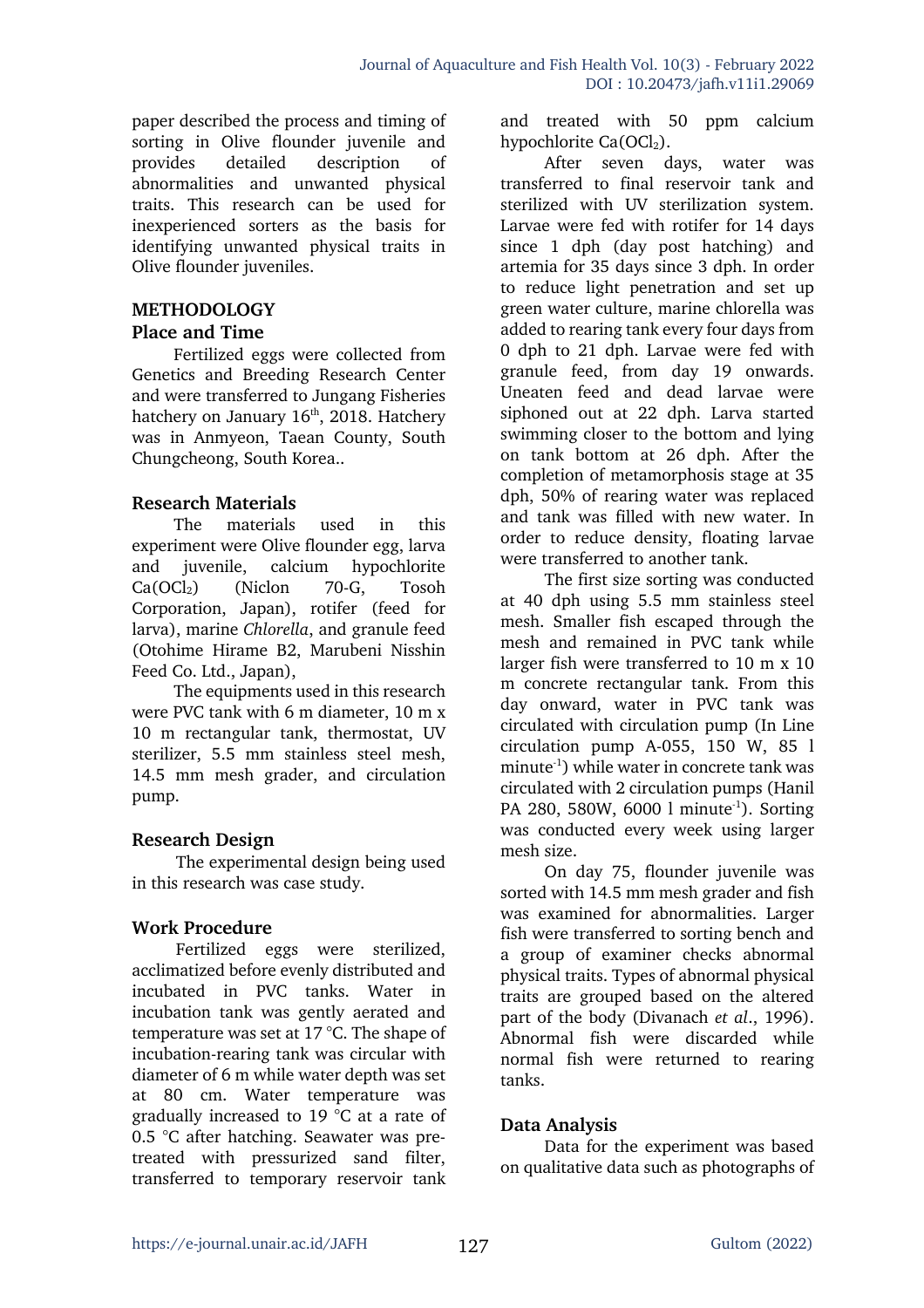| flounder                 | juvenile, | interviews, |
|--------------------------|-----------|-------------|
| observations, and notes. |           |             |

#### **RESULTS AND DISCUSSION**

Both eyes of normal Olive flounder were located on the left side. During pelagic stage, larvae swim upright and look like normal larvae. Right after the onset of metamorphosis, the right eye moves to the opposite side (sinistral side) and stays above the left eye. Gradually, larvae swim closer to the bottom and lay on their right side. In normal fish, the right side (blind side) of the body lacks pigmentation and surface texture is smooth while the ocular side is pigmented and rough (NFRDI, 2006). There are various noticeable abnormal physical traits, most of them are clearly visible to novice observer. Abnormal physical traits can be grouped into several categories: body shape, body pigmentation and skeletal deformities (Divanach *et al*., 1996).

#### **Shape**

Shape is the most important visual condition that affects market value of a fish even if the fish is marketed for consumption (Divanach *et al*., 1996). Farmed fish, especially in high density culture, may develop various abnormal shapes (Kang *et al*., 2012). The most common is dwarfism and stunted growth. In this study, we discover dwarf juvenile flounder with short and deep body. Normal fish is in oval shape and bilaterally symmetrical. Lateral line connects the tip of mouth at the anterior end and the tip of caudal fin at the posterior end. In case of dwarfism, the posterior part is normal while the tip of anterior part is directed upward, not forward. Head was shrunk to the point that there was a concave line from the dorsal part to head part instead of the normal convex line. Body shape is bilaterally asymmetrical and lateral line is located higher and closer to dorsal rather than at the center of body (Figure 1).



Figure 1. Features of shape abnormalities in flounder juvenile. Dashed line indicated normal shape while dotted line indicated abnormality.

Shape is an important basis in sorting juvenile flounder and influences price when fish reach market size. Olive flounder has been domesticated in South Korea since 1980 and decades of inbreeding resulted in the change of body shape (NFRDI, 2006). Farmed flounder is classified as high-body while wild flounder is classified as low-body. In order to improve body shape and genetic diversity, Genetics and Breeding Research Center

conduct artificial fertilization between farmed male flounder and wild female flounder in 2004. The result was promising and there was improvement in growth and body shape (Park *et al*., 2012).

## **Pigmentation**

In left eyed flounder such as Olive flounder, only the ocular side is pigmented while the blind side is achromatic. Unfortunately, malpigmentation, such as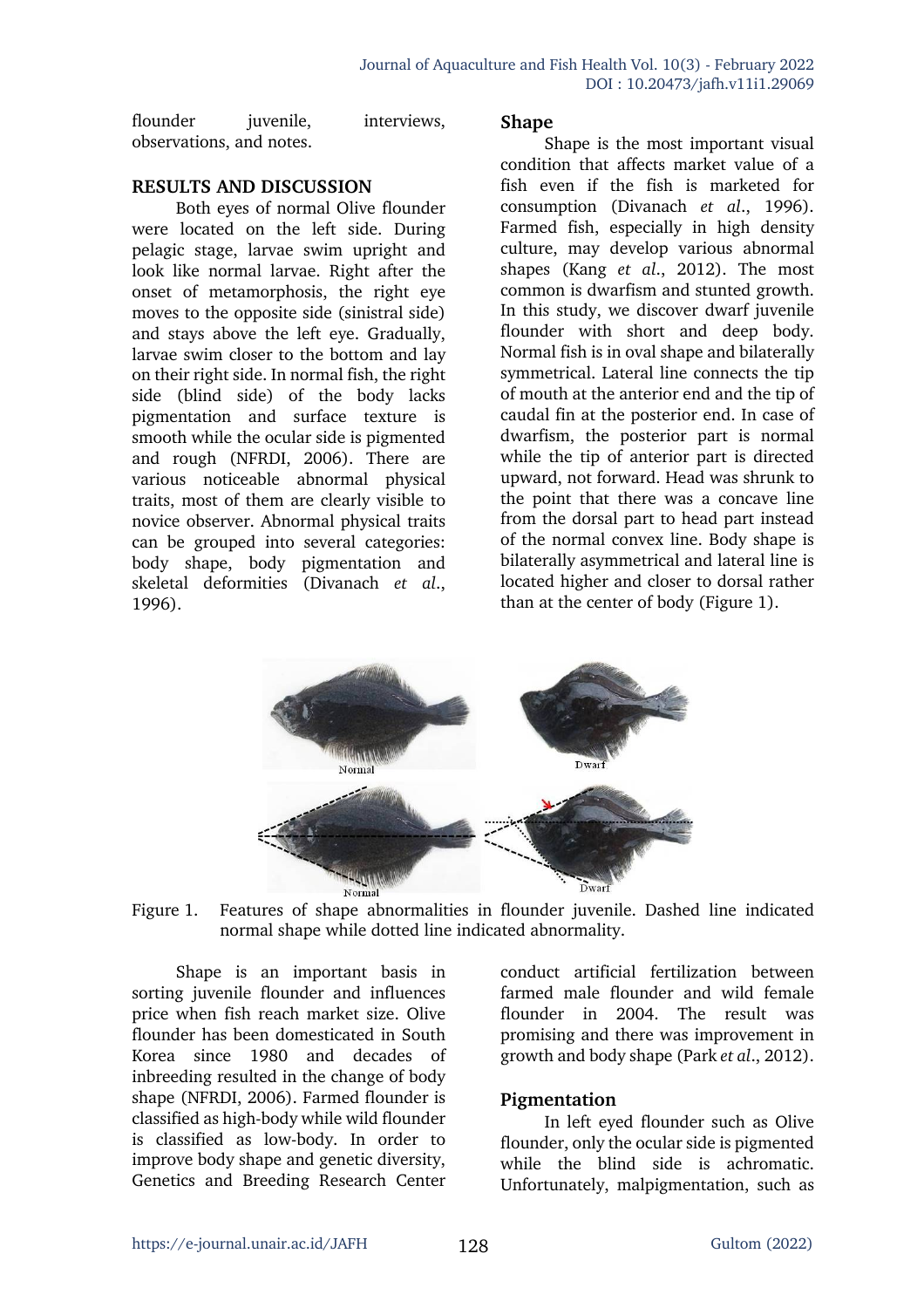hypomelanosis, is quite common in hatchery-reared flounder (Bolker *et al*., 2005). In case of hypomelanosis, pigment development is prevented, and narrow or broad areas of body lacks pigment (Figure 2).



Figure 2. Features of pigment abnormalities in flounder juvenile.

Malpigmentation is a general occurrence in hatchery-reared flounder and wild flounder. Different type of life feed supplied at different larval developmental stages can cause 24.6% to 100.0% albinism in Olive flounder larvae. The highest occurrence of normal coloration was achieved when zooplankton is supplied before the beginning of body compression stage. The onset of body compression is believed to be the most important stage in pigment formation. Continuous supply of life feed from body compression stage to early metamorphosis stage and quality or type of life feed are important factors in preventing color abnormality in ocular side (Seikai *et al*., 1987).

Nutrient such as vitamin A, docosahexaenoic acid (DHA) and phospholipids hold important role in color abnormality. Nutrient deficiency prevents rhodopsin formation and visual transmission from eye to central nervous system. As a result, melanophore–

stimulating hormone (MSH) production is lacking and production of pigment is arrested (Kanazawa, 1993). However, excess supply of vitamin A resulted in skeletal deformation (Haga *et al*., 2011). Nutrition and rearing environment, rather than genetic, are the main cause behind malpigmentation (Seikai and Matsumoto, 1994).

## **Spinal Column Deformity**

Spinal column deformation is another type of abnormal physical trait in juvenile flounder. Spinal vertebra bent at several locations and affects the shape of fish. Scoliosis (lateral bent) and lordosis (bent in sagittal plane) are the most common spinal deformity (Figure 3). Juvenile suffering from spinal deformation is swimming awkwardly in water surface. Its size was significantly smaller than conspecific. Incidence of spinal column deformity ranged from 4.15 to 68.8% in hatchery-reared flounder (Lü *et al*., 2015).



Figure 3. Features of spinal column deformities in flounder juvenile: Arrows indicate severe combination of scoliosis and lordosis in the same specimen.

Spinal column deformity is a common sight in hatchery-reared flounder but rarely found in wild caught flounder. In many cases, juvenile flounder has more than one deformed location in vertebrate. Disproportionate nutrition, genetics and

adverse environmental factors such as temperature and pollution are the causative agents behind spinal column deformities (Divanach *et al*., 1996; Shikano *et al*., 2005; Haga *et al*., 2011; Davidson *et al*., 2011; Yang *et al*., 2016).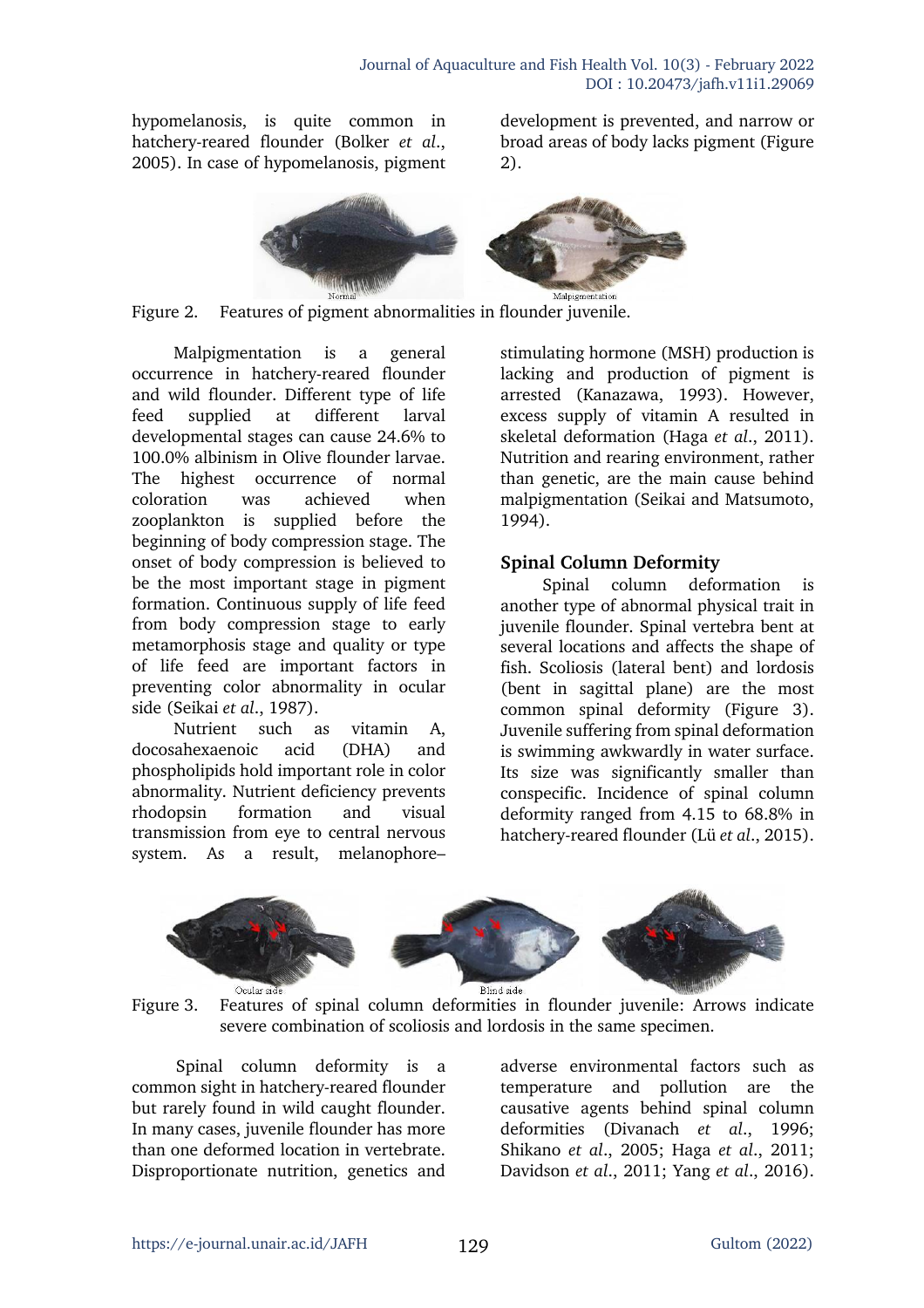Skeletal abnormalities affect fish growth and their market value and abnormal fish is discarded whenever found during sorting or transferring.

### **Head Deformity**

Head deformity is the most common abnormalities in Olive flounder juvenile and the hardest to notice by novice examiner. There are three different types of head deformities in this study: shortened upper jaw, gap under ocular

side operculum, underdeveloped ocular side operculum (Figure 4). Shortened upper jaw is only visible after fish reach a certain age while underdeveloped ocular side operculum is easily noticeable. In severe cases, underdeveloped distal part of operculum expose gill arch while in minor cases expose only small part of gill. Shortened upper jaw occurs at a rate of 1.9-3.9% (Sawada *et al*., 2001) while elongation of lower jaw occurs at a rate of 86.7% (Sawayama *et al*., 2012) in Olive flounder juvenile.



Figure 4. Features of head abnormalities in Olive flounder juvenile: A shortened upper jaw, B gap under ocular side operculum C. underdeveloped ocular side operculum.

Abnormalities in Olive flounder are believed to occur during rotifer feeding stage (Sawayama *et al*., 2012), artemia feeding stage (Dedi *et al*., 1998) and metamorphosis stage (Okada *et al*., 2005; Seikai *et al*., 1987). Several external factors such as chemical (Suzuki *et al*., 2000), life feed (Seikai *et al*., 1987; Sawayama *et al*., 2012), nutrition (Dedi *et al*., 1998), stocking density (Kang *et al*., 2012), hierarchies (Alvarez *et al*., 2006), and internal factors such as endocrine (Okada *et al*., 2005), genetic (Sawayama and Takagi, 2010; Sawayama *et al*., 2012) contributed to various abnormalities in Olive flounder.

After yolk exhaustion, hatched larvae start exogenous feeding. Failure to supply feed, live feed or starter feed, resulted in starvation and malnutrition. Starvation in flounder larvae were indicated by head shrinkage. In severe case, the size of head became noticeably smaller and concave formation was developed between head and dorsal part of body. In starved larvae, head shrinkage was found as early as 5 dph. Olive flounder larvae able to withstand

starvation for only two days before suffering from head shrinkage even if feeding is commenced after two days (Dou *et al*., 2002).

Under normal rearing condition, pelagic larvae undergo metamorphosis spontaneously. Some larvae undergo metamorphosis at a much slower rate. Due to the difference in metamorphosis rate, earlier group completed metamorphosis at a much faster rate and attached to bottom earlier. This group occupies and dominates all available space at bottom of tank while slower group fails to find any space. Competition of space creates two separate hierarchical groups. Weaker group was attacked by dominant group and the group must swim continuously in water column. This condition leads elevation of stress hormone in weaker group. Body shape and body of dominant group and weaker group were visibly different. Weaker group has deformed head, narrow dorsal fin and pale color. However, when density is reduced and weaker group is transfer to empty tank, they returned to normal growth and normal color (Alvarez *et al*., 2006).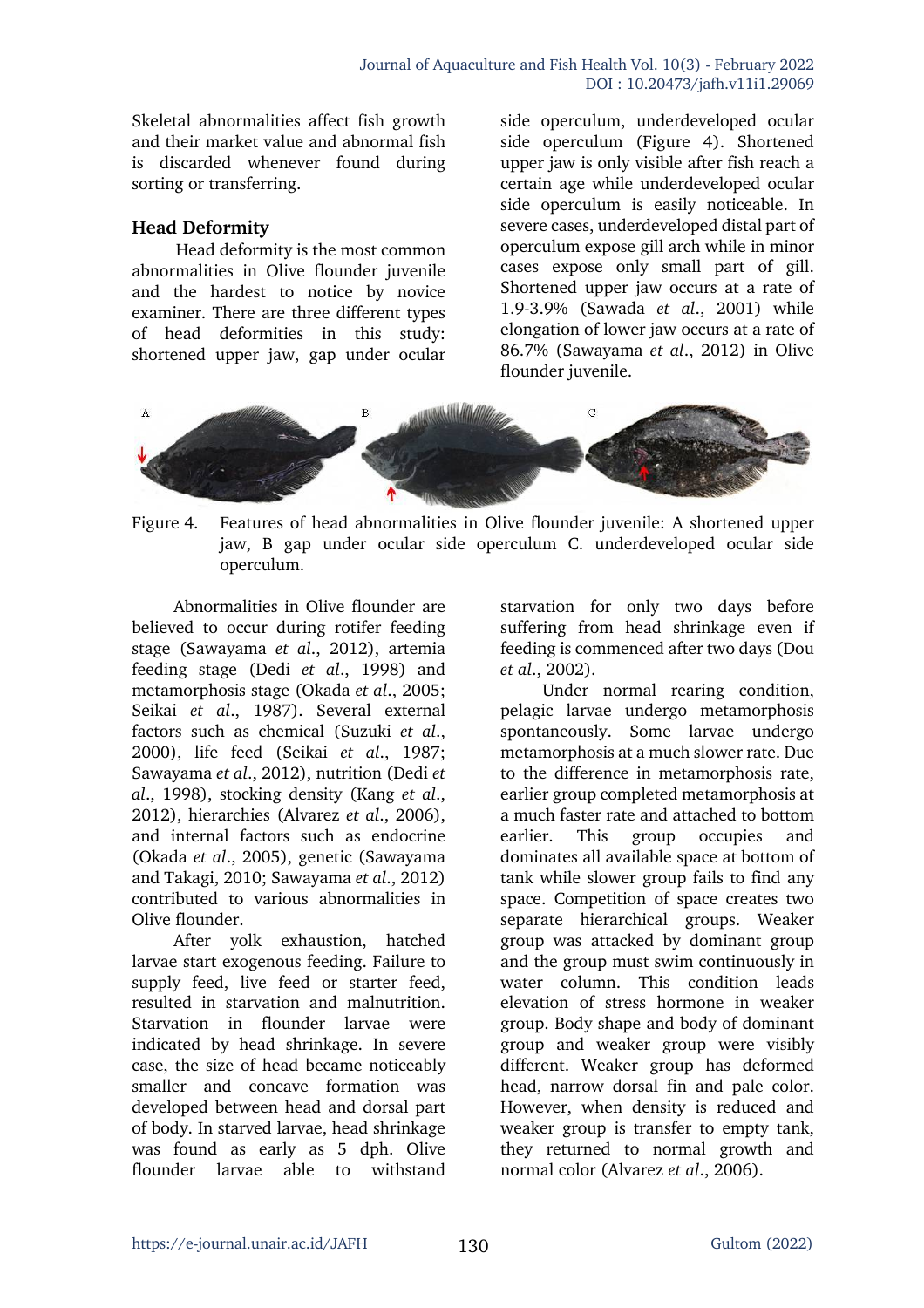Normal Olive flounder juvenile has longer upper jaw compared to the lower jaw. In abnormal fish, noticeable difference in length between lower and upper jaw is visible after 50 dph (Sawada *et al*., 2001; Sawayama *et al*., 2012). Abnormal fish has significantly smaller upper jaw index (UJI), significantly shorter upper jaw and significantly smaller standard length compared to normal fish (Sawayama and Takagi, 2016). Some bones in the upper jaw shrink and distorted, resulting in shorter upper jaw (Sawada *et al*., 2001). Genetic or inbreeding is one of the reasons behind shortened upper jaw but not the main reason (Sawayama *et al*., 2012). Shortened upper jaw also occurs when mating different parents from different families. Behavior can also result in deformities. Aggressive swimming while feeding caused the snout to bump against tank side or bottom and may result in bone fracture and growth inhibition (Sawayama and Takagi, 2016)

Nutrition also contributed to shortened upper jaw deformity. Larva fed rotifer enriched with old and preserved Nannochloropsis lead to jaw deformation. *Nannochloropsis* preservation caused the algae to flocculate. Feeding with preserved (refrigerated or frozen) *Nannochloropsis* resulted in rotifer's failure to consume the algae because of its large size. As a result, rotifer starved and lost its vitality. EPA and DHA content in rotifer were reduced by half. Supplying bad quality rotifer resulted in lower jaw elongation. Supplying bad quality rotifer resulted in jaw deformities (Sawayama *et al*., 2012)

Incidence of deformed operculum was observed in hatchery-reared Olive flounder and other flatfish (Aydin, 2012). The reason behind abnormal operculum development can be traced to lack of important nutrient such as vitamin C (Frischknecht *et al*., 1994). Metamorphosis in flatfish is influenced by thyroid hormone. Abnormality that resulted after metamorphosis is likely caused by thyroid hormone deficiency or

thyroid gland malfunction (Okada *et al*., 2005).

### **CONCLUSION**

Abnormalities occur after the switch from endogenous feeding to exogenous feeding, especially during feeding with life feed. Failure to provide feed, especially feed with adequate amount of vitamins and fatty acids, will result in various types of abnormalities. Furthermore, abnormal physical traits can be grouped based on body shape, body pigmentation and skeletal deformities.

### **ACKNOWLEDGMENT**

Thank you to all parties who have aided in the completion of this research.

### **REFERENCES**

- Alvarez, M.C., Pérez-Domínguez, R. and Tanaka, M., 2006. Digestive capacity, growth and social stress in newly-metamorphosed Japanese flounder (*Paralichthys olivaceus)*. *Environmental Biology of Fishes, 77*, pp.133-140. https://doi.org/10.100 7/s10641-006-9065-9
- Aydin, I., 2012. The external abnormalities of hatchery-reared black sea flounder (*Platichthys flesus luscus* Pallas, 1814) in Turkey. *Turkish Journal of Fisheries and Aquatic Sciences 12,* pp.127-133. https://doi.org/10.4194/1303-271 2-v12\_1\_15
- Bolker, J.A., Hakala, T.F. and Quist, J.E., 2005. Pigmentation development, defects, and patterning in summer flounder (*Paralichtthys dentatus*). *Zoology*, *108*(3), pp.183-193. https://doi.org/10.1016/j.zool.200 5.05.001
- Davidson J., Good, C., Welsh, C. and Summerfelt, S.T., 2011. Abnormal swimming behavior and increased deformities in rainbow trout *Oncorhynchus mykiss* cultured in low exchange water recirculating aquaculture systems. *Aquaculture Engineering, 45*(3)*,* pp.109-117.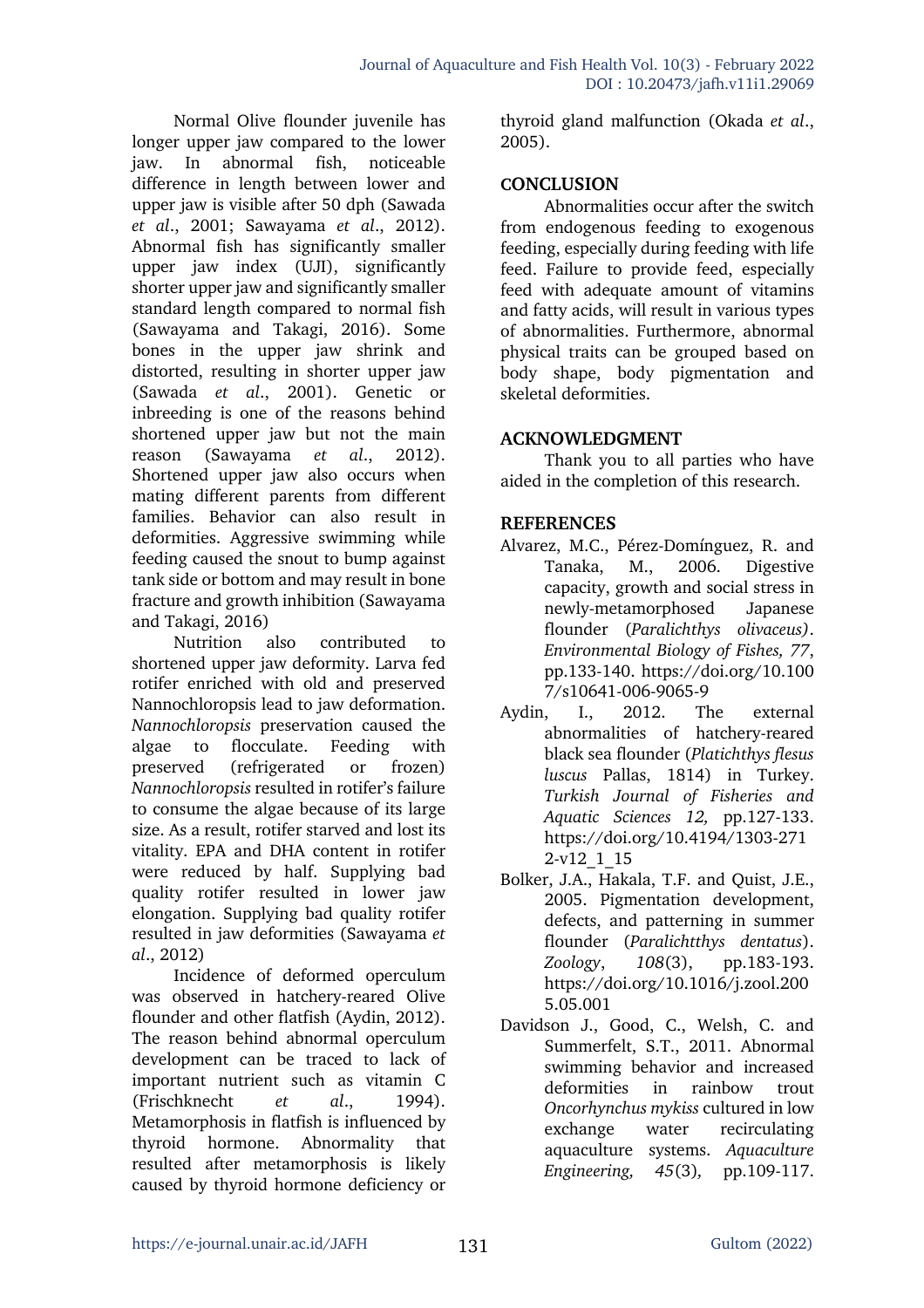https://doi.org/10.1016/j.aquaeng. 2011.08.005

- Dedi, J., Takeuchi, T., Hosoya, K., Watanabe, T. and Seikai, T., 1998. Effect of vitamin A levels in *Artemia* nauplii on the caudal skeleton formation of Japanese flounder *Paralichthys olivaceus*. *Fisheries Science*, *64*(2), pp.344-345. http://d x.doi.org/10.2331/fishsci.64.344
- Divanach, P., Boglione, C., Menu, B., Koumoundouros, G., Kentouri, M. and Cataudella, S., 1996. *Abnormalities in finfish mariculture: an overview of the problem, causes and solutions*. In *Seabass and seabream culture: problems and prospect* ed Chatain, B., Saroglia, M., Sweetman, J., and Lavens, P., EAS International Workshop October 16- 18 1996, Verona. p. 45-66.
- Dou, S., Masuda, R., Tanaka, M. and Tsukamoto, K., 2002. Feeding resumption, morphological changes and mortality during starvation in Japanese flounder larvae. *Journal of Fish Biology*, *60*(6), pp.1363-1380. http://dx.doi.org/10.1111/j.1095- 8649.2002.tb02432.x
- FAO, 2020. *Fishery and aquaculture statistics capture production.* Food And Agriculture Organization, p. 88, 110.
- Frischknecht, R., Wahli, T. and Meier, W., 1994. Comparison of pathological changes due to deficiency of vitamin C, vitamin E and combinations on vitamins C and E in rainbow trout, *Oncorhynchus mykiss* Walbaum. *Journal of Fish Diseases, 17*(1), pp.31-45. https://doi.org/10.1111/ j.1365-2761.1994.tb00343.x
- Haga, Y., Du, S.J., Satoh S., Kotani, T., Fushimi, H. and Takeuchi, T., 2011. Analysis of the mechanism of skeletal deformity in fish larvae using a vitamin A-induced bone deformity model. *Aquaculture, 315*(1-2), pp.26-33. https://doi.org/10.1016/j.aquacult ure.2010.11.026
- Jung, J.Y., Kim, S., Kim, K., Lee, B.J., Kim, K.W. and Han, H.S. 2020. Feed and Disease at Olive flounder (*Paralichthys olivaceus*) farms in Korea. *Fishes*, *5*(3), pp.1-13. https:// doi.org/10.3390/fishes5030021
- Kanazawa, A., 1993. Nutritional mechanisms involved in the occurrence of abnormal pigmentation in hatchery-reared flatfish*. Journal of the World Aquaculture Society*, *24*(2), pp.162- 166. https://doi.org/10.1111/j.174 9-7345.1993.tb00005.x
- Kang, D.Y., Kim, H.C. and Chang, Y.J., 2011. Effects of stocking density on the blind side hypermelanosis in cultured olive flounder *Paralichthys olivaceus. Fisheries and Aquatic Science*, *14*(2), pp.123-129. http://d x.doi.org/10.5657/FAS.2011.0123
- Kang, D.Y., Lee, J.H., Kim, W.J. and Kim, H.C., 2012. Morphological specificity in cultured starry flounder *Platichthys stellatus* reared in artificial facility*. Fisheries and Aquatic Sciences, 15*(2), pp.117-23. https://doi.org/10.5657/FAS.2012. 0117
- Lü, H., Zhang, X., Fu, M., Xi, D., Su, S. and Yao, W., 2015. Vertebral deformities in hatchery-reared and wild-caught juvenile Japanese flounder, *Paralichthys olivaceus*. *Chinese Journal of Oceanology and Limnology, 33*, pp.84-91. http://dx. doi.org/10.1007/s00343-015-4041 x
- NFRDI, 2006. *Standard manual of olive flounder culture*. National Fisheries Research and Development Institute (In Korean), p. 3,5.
- NFRDI, 2016. *Standard manual of olive flounder culture*. National Fisheries Research and Development Institute (In Korean), p. 8,9.
- NSO, 2020. *Fishery production trend survey result 2019 (provisional period).* National Statistical Office (In Korean), p.11.
- Okada, N., Morita, T., Tanaka, M. and Tagawa, M., 2005. Thyroid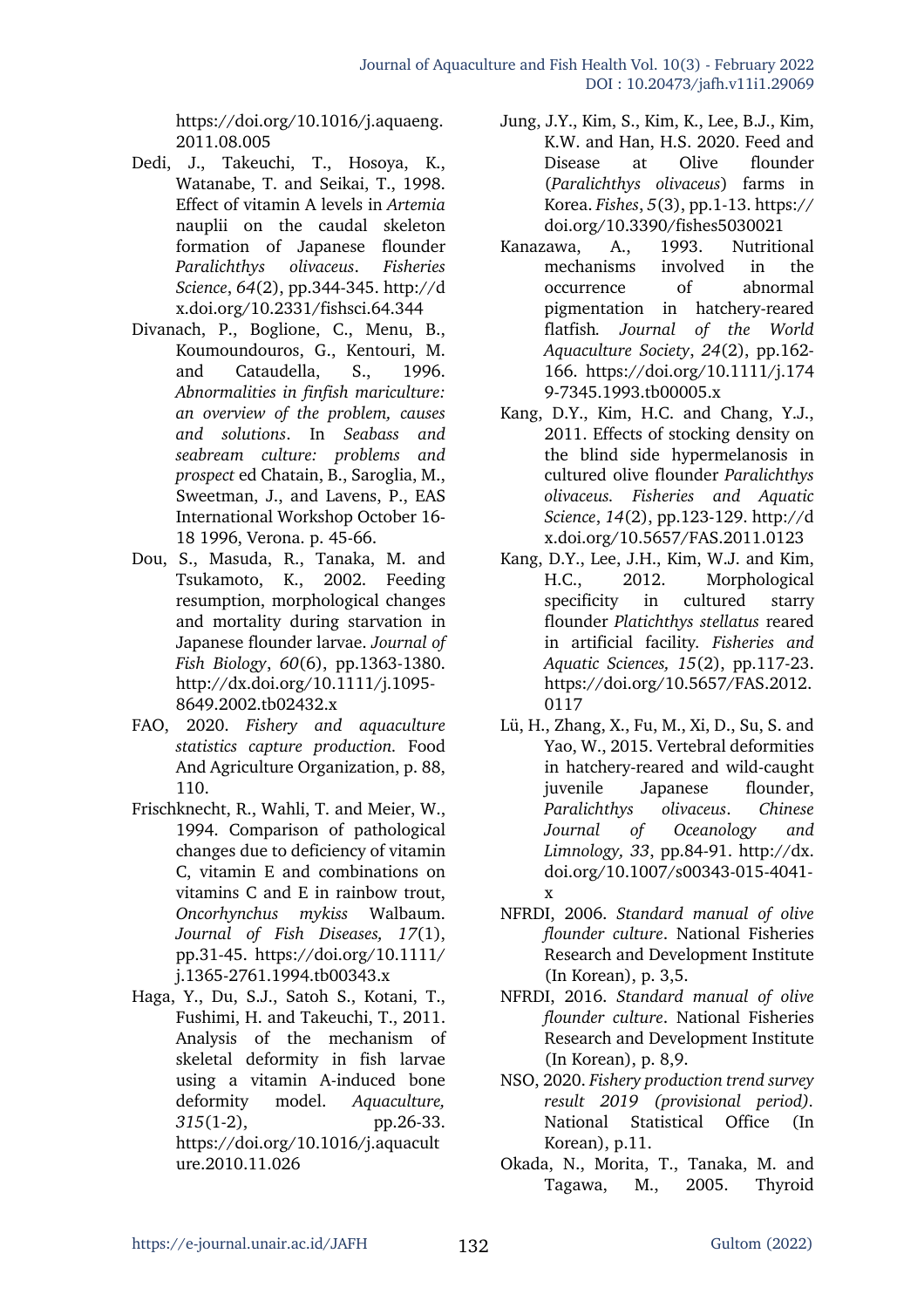hormone deficiency in abnormal larvae of the Japanese flounder *Paralichthys olivaceus. Fisheries Science, 71,* pp.107-114. http://dx.doi.org/10.1111/j.1444- 2906.2005.00937.x

- Park, J.W., Lee, Y.M., Noh, J.K., Kim, H.C., Park, C.J., Hwang, I.J., Kim, S.Y. and Lee, J.H. 2012. The Morphological study of wild and farmed olive flounder (*Paralichthys olivaceus*): The role of indirect selection within and between populations*. Development & Reproduction*, *16*(4), pp.309-314. https://doi.org/10.127 17/dr.2012.16.4.309
- Sawada, Y., Hattori, M., Suzuki, R., Miyatake, H., Kurata, M., Okada, T. and Kumai, H., 2001. Skeletal anomalies in cultured flounder *Paralichthys olivaceus* with shortened upper jaw. *Aquaculture Science*, *49*(4), pp.451-460. https://doi.org/10.11233/aquacult uresci1953.49.451
- Sawayama, E. and Takagi, M., 2010. Estimation of the causative effects of reversed abnormality in Japanese flounder *Paralichthys olivaceus* by DNA parentage analysis. *Aquaculture Science, 58*(4)*,* pp.441- 446. https://doi.org/10.11233/aqu aculturesci.58.441
- Sawayama, E., Sakamoto, S. and Takagi, M., 2012. Abnormal elongation of the lower jaw in juvenile Japanese flounder: Combined effects of a rotifer diet enriched with Nannochloropsis preserved by various methods and parentage. *Fisheries Science, 78*, pp.631-40. http://dx.doi.org/10.1007/s12562- 012-0494-4
- Sawayama, E. and Takagi, M., 2016. Morphology and parentage association of shortened upper jaw deformity in hatchery-produced Japanese flounder*, Paralichthys olivaceus* (Temminck & Schlegel, 1986). *Journal of Applied Ichthyology, 32*(3), pp.486-490. http ://dx.doi.org/10.1111/jai.13056
- Seikai, T., Shimozaki, M. and Watanabe, T., 1987. Estimation of larval stage determining the appearance of albinism in hatchery-reared juvenile flounder *Paralichthys olivaceus. Nippon Suisan Gakkaishi*, *53*(7), pp.1107-1114. https://doi.org/10.2 331/suisan.53.1107
- Seikai, T. and Matsumoto, J., 1994. Mechanism of pseudoalbinism in flatfish: An association between pigment cell and skin differentiation. *Journal of the World Aquaculture Society, 25*(1), pp.78- 85. https://doi.org/10.1111/j.1749 -7345.1994.tb00807.x
- Seo, J.N., Paek, J.Y. and Kim, D.H., 2010. Economic efectiveness of the Olive Flounder (*Paralichthys olivaceus*) fry releasing program in Korea. *Ocean and Polar Research 32*(4), pp.483- 488. http://dx.doi.org/10.4217/OP R.2010.32.4.483
- Shikano, T., Ando, D. and Taniguchi, N., 2005. Relationships of vertebral deformity with genetic variation and heterosis in the guppy *Poecilia reticulate. Aquaculture, 246*(1-4), pp.133-138. http://dx.doi.org/10.1 016/j.aquaculture.2005.01.010
- Suzuki, T., Srivastava, A.S. and Kurokawa, T., 2000. Experimental induction of jaw, gill and pectoral fin malformations in Japanese flounder*, Paralichthys olivaceus* larvae. *Aquaculture, 185*(1-2), pp.175-187. https://doi.org/10.1016/S0044- 8486(99)00345-2
- Yang, Q., Ma, Z., Zheng, P., Jiang, S., Qin, J.G. and Zhang, Q., 2016. Effect of temperature on growth, survival and occurrence of skeletal deformity in the golden pompano *Trachinotus ovatus* larvae. *Indian Journal of Fisheries, 63*(1), pp.74-82. http://dx .doi.org/10.21077/ijf.2016.63.1.51 490-10
- Yoo, J., Lee, T.W., and Choi, K.H., 2020. Comparison of juvenile growth of wild and hatchery-raised Olive flounders *Paralichthys olivaceus* as examined by otolith microstructure.